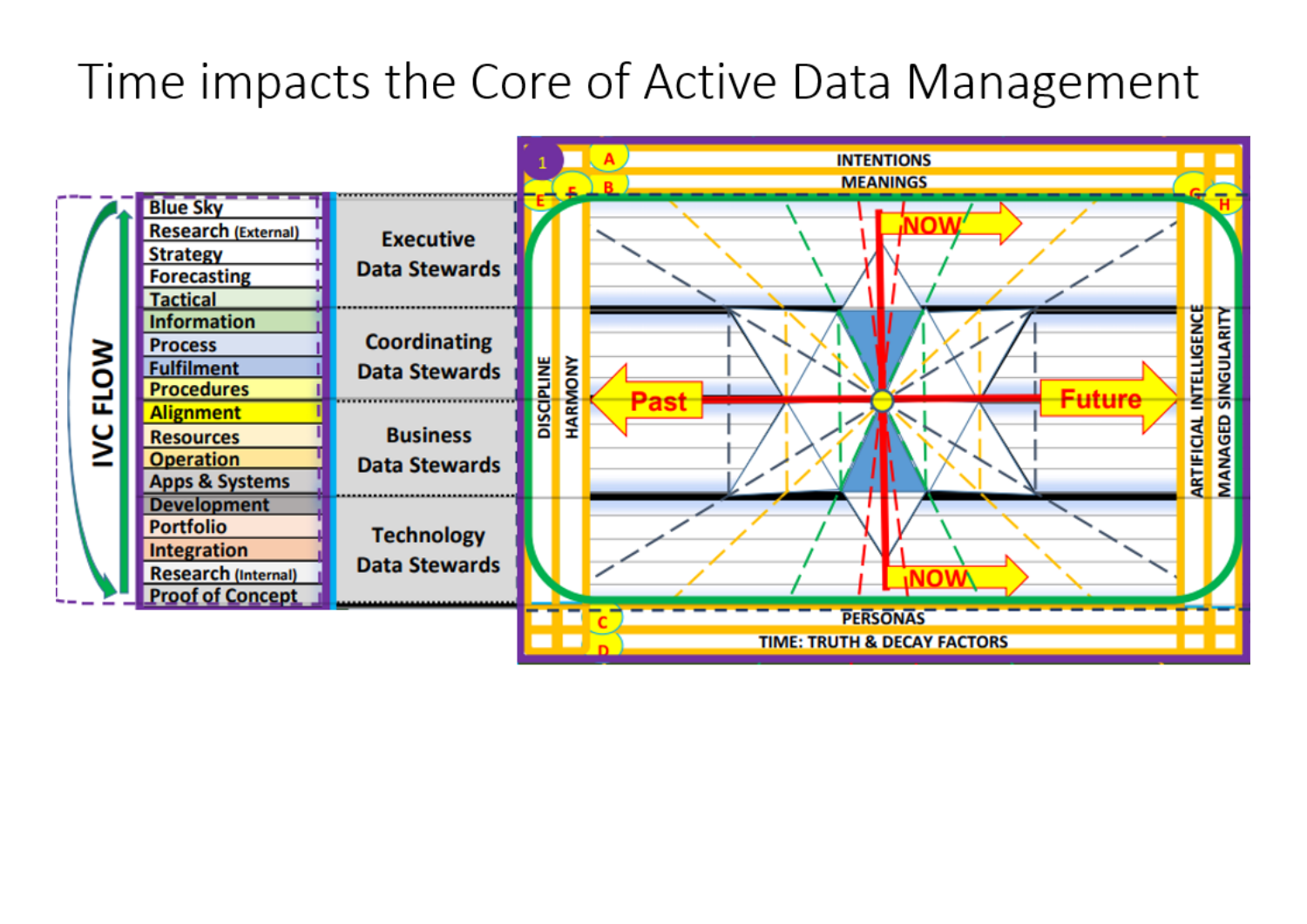The Engine is the large purple-bordered square of many lines in the Multi Dimensional Data Management Framework version 4.0 (The colour of the lines indicates the sources of the dimensions - see the legend. The Framework is free to all to download from www.multidimensionalthinkers.com) MDDMF 4.0.

## IMPORTANT NOTE:

The Engine of the MDDMF 4.0 can be understood by pretty much any human being who has some form of life-experience. (In fact Data Scientists may very well over-complicate the incredible simplicity and beauty of the Engine and its dynamics.) People best suited to understand this engine are those who work with nature and natural things. Gardeners, farmers, conservationists and probably those who have managed a local store that sells food in the form of tinned food as well as perishables.

The Engine is what is shown in the Graphic of this Article. It is the central key that activates the entire Framework and moves Data Management from theory to practice. All of the Data Disciplines surrounding this are necessary, (you can see the whole framework by clicking [here](http://multidimensionalthinkers.com/gallery/wre%20-%20the%20multi%20dimensional%20(v4.0)%20data%20management%20framework%20(a3%20electronic)%2020181020.pdf).)

The different Data Disciplines (blue borders) are numbered, in order of interdependence, for example the skylight of the building you are going to build would be a higher number than a foundation or a door. The Data Disciplines should be implemented in an intelligent way by you so as not to trip yourselves up in the future, causing massive waste and loss of confidence. You will need to consider the maturity of your enterprise and also whether they have the appetite to engage with what you are building.

Data Management can be a double-digit percentage bottom-line market differentiator. As such, I am not going to share anything about what I am doing at the company I am working for now. I will merely share with you general Data Management Concepts that apply to the MDDMF 4.0 Engine.

Most of the Engine can be understood by referring to the PowerPoint [Presentation](http://multidimensionalthinkers.com/The-Data-Management-Framework-Explained/) (Read the Notes) on the Multi Dimensional Thinkers Forum's website.

To understand the MDDMF 4.0 Engine you have to throw away the traditional thinking of finding "diamonds" among your data and look at data rather as trying to find a specific type of flower (a flower would equate to the static data in your business - flowers, although time-bound and only recognisable as the flower you want for a short amount of time, are not going to be moving around your garden. There are other types of insights you may be looking for in your garden, for examples, earthworms, which are good for the soil, as well as those beetles that you know are there because of the evidence they leave of half chewed leaves, but you just can't seem to track them down as they are always on the move. There are still other types of data that you need to make provision for. These are the airborne ones that ensure your data can remain healthy, and can grow in the right way to strengthen other data, enhancing it. Creatures like bees and butterflies fit into this category. Finally there are the environmental elements peculiar to your particular business. These can be a gentle breeze one day, a hurricane the next and soft soaking rain, helpful one day and destructive frost the next.

Understanding that your data undergoes seasonal effects is critical. Reading the signs of the likelihood of what weather you will be experiencing tomorrow, and equally important, what weather you had last week that is currently prompting you to rethink the architecture of your garden. Where and how you want to move your data for the best possible management of particular data is an ongoing operational activity.

At this point you may be thinking - "Oh so it is an ecosystem" - Yes and No.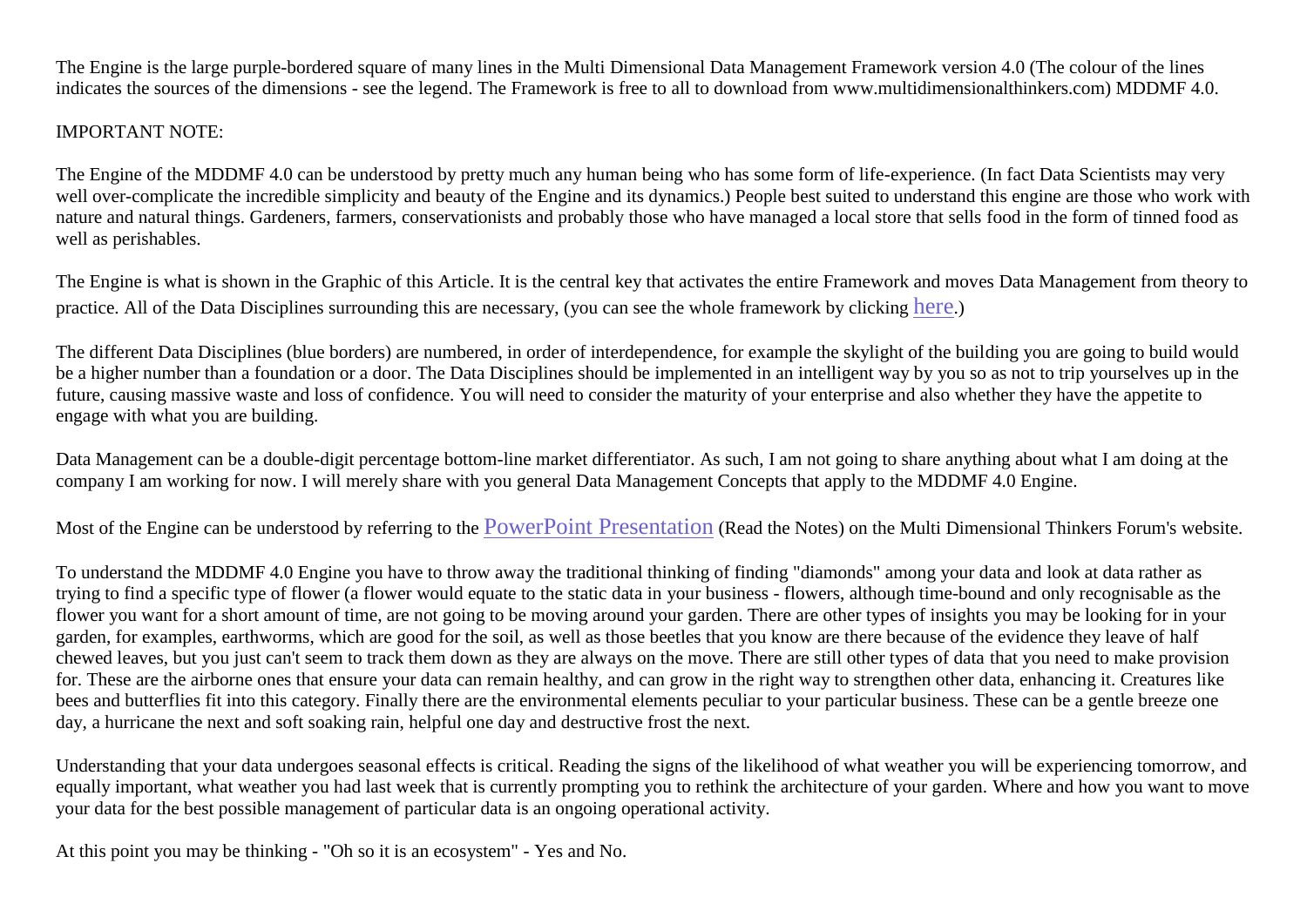The word "ecosystem" somehow creates the impression that you are outside of it, a witness to it. Not so ... You are a fundamental part of it. Your garden affects you and you affect it. You cannot escape it. Your actions provide a garden overgrown with brambles, thorns and weeds, bringing sorrow and frustration, or a garden that bears fruit, brings joy, can be played in. Data needs to be managed so that the Business experiences the latter and there are a plethora of ways to do this. But you are guaranteed to reap what you sow.

Garbage in- Garbae out is a misguiding statement. Using the analogy of the garden, what is bad and rots also corrupts the data around it causing loss of confidence, sickness, and if not checked can cause the death of the enterprise. data is a living organism in your business. It's health is your business' well-being.

So what are the key concepts that must be borne in mind:

The first is that you have to realise that Time is no longer a limitation. All Data is a representation as at a moment in time. You can slide the lens backwards into history, or forwards into the future. Naturally, If you haven't constructed your lens and data properly you will not be able to understand what you are looking at. It will be like looking into a Kaleidoscope. Fragments of everything. Your thinking has to change.

This is where the logic and insight of the simple gardener, the Food-shop manager, the farmer and the conservationist are extremely useful. They understand intrinsically how to balance these things. In fact, all you need to do is to explain to them that (NB - Just one of many analogies) a computer software virus is just a program made up of data, and equates to a beetle in his vocabulary, and then he will ask you all the questions he would want to know to be able to identify the beetle in the garden, and you then need to define what the Metadata is that you need to construct and find and populate.

... Here is the punch-line - The meta-data you are given by the gardener is going to give you the lens to CREATE all the handles to be able to witness and manipulate the control over the Garden. There are literally thousands of analogies you can use, but at the end of the conversations you will be faced with a potential disastrous mistake.

- 1. Pride will make you think that you no longer need the person with the understanding of the ecosystem. You will then succumb to the effect of time on your data, and recovery will be an expensive, painful and fruitless time. Because like any real ecosystem, your data ecosystem is going to mutate and adapt. Storms will be different, new conditions will present themselves. You will need this person around long-term.
- 2. Traditional Data Management practices of the past will build a garden that needs endless work to squeeze some basic insight out of. Many of today's tools still use the logic of mining and not the concept of gardening. consequently, over time, they become a part of the problem.

Besides the ecosystem, there are other things that are subject to time -more specifically - you.

No one has a good handle on themselves, and fewer watch themselves to see what and who they are. But we all do know that we are different personas (having responses, that appear at times disproportionately different from our "controlled self"). It is not just ourselves that have these different personas. The actors and influencers within the garden, are also subject to multiple personalities given different stimuli. Understanding what stimulates your data, and how your data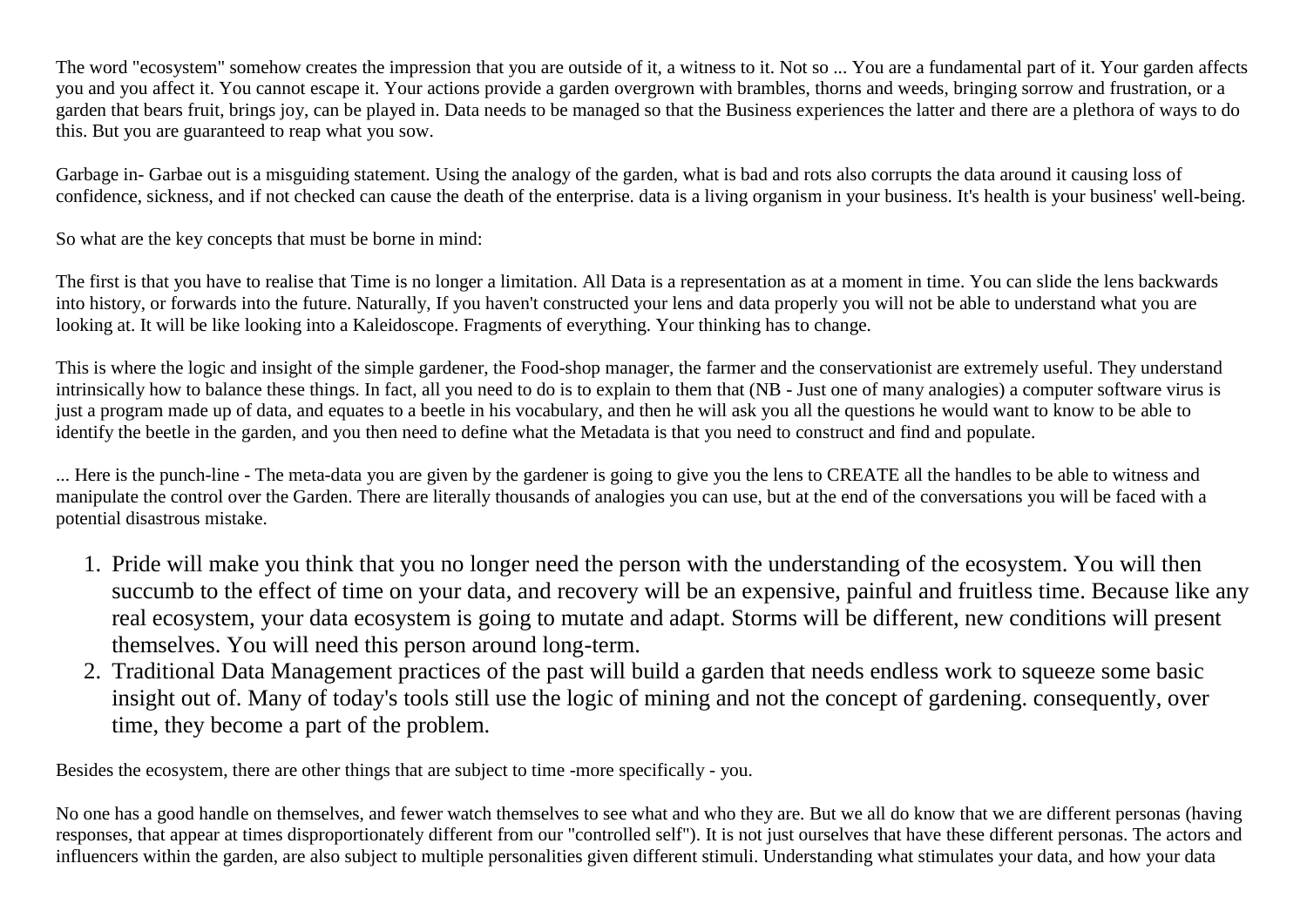responds under different conditions is really important, for so many assumptions cause failed decisions, and consequences that have ripples of unintended consequences that run throughout the ecosystem.

Another important understanding is that the seasons will also change what you see and what you don't see. One closed flower may look just like another. a wilting flower may be able to coaxed back to life, however, perhaps it is a flower that only exists in summer, and in winter it is gone. The lens we look through is comprised of the sets of definitions we apply to the ecosystem within its season. This means that as we slide our "viewer" of the ecosystem, backwards to view how it existed in the past, or forwards to how it will exist in the future, we need to understand what everything meant/will mean at that time and understand it first as it was/will be, and then attempt (for sometimes it is not possible) to bring it into the context of now.

In terms of these forces (and there are others), each part of the ecosystem has a set of rules and intentions that they each obey. These are affected by the various stimuli and so the intentions of the data and the actors can adjust the nature, form, meaning and usefulness of your data from minute-to-minute, or from day-today, or over weeks, or months.

## The challenges that harmonising the Information Value Chain must overcome:

Imagine with all of this going on that there is a lack of discipline in one area of the garden, or among one or more actor's within the garden. You will not achieve the harmony necessary to ensure a flourishing, fruitful and joyful garden.

Common sense says if you automate a bad process that destroys a tenth of all you process, that automation will still destroy 10%, but because the automation is faster, you will have a lot more volume of destroyed value afterwards.

Common sense also says that that is simply not an intelligent use of your resources.

Enter Artificial Intelligence.

If you cannot manage your garden, nor understand all the intricacies and rules then the data you give your Artificial Intelligence will cause it to destroy your garden for you.

Get your garden in order first, understand it, become one with it so that you understand how your data behaves, in the seasons and across the seasons.

Most importantly, become the role model you want your Artificial Intelligence to emulate.

Journal the thoughts you have, how you think and what you watch for. Then teach your AI how to get right what you are getting right. Only when you can see that it understands and knows how to work with your garden without breaking it down, without throwing it out of balance, and very importantly, without making you of no value. Never forget that you are still a part of the garden. Your Artificial Intelligence is going to have to do something with you, so make sure you already have a job, preferably one that it cannot emulate, or replace you with.